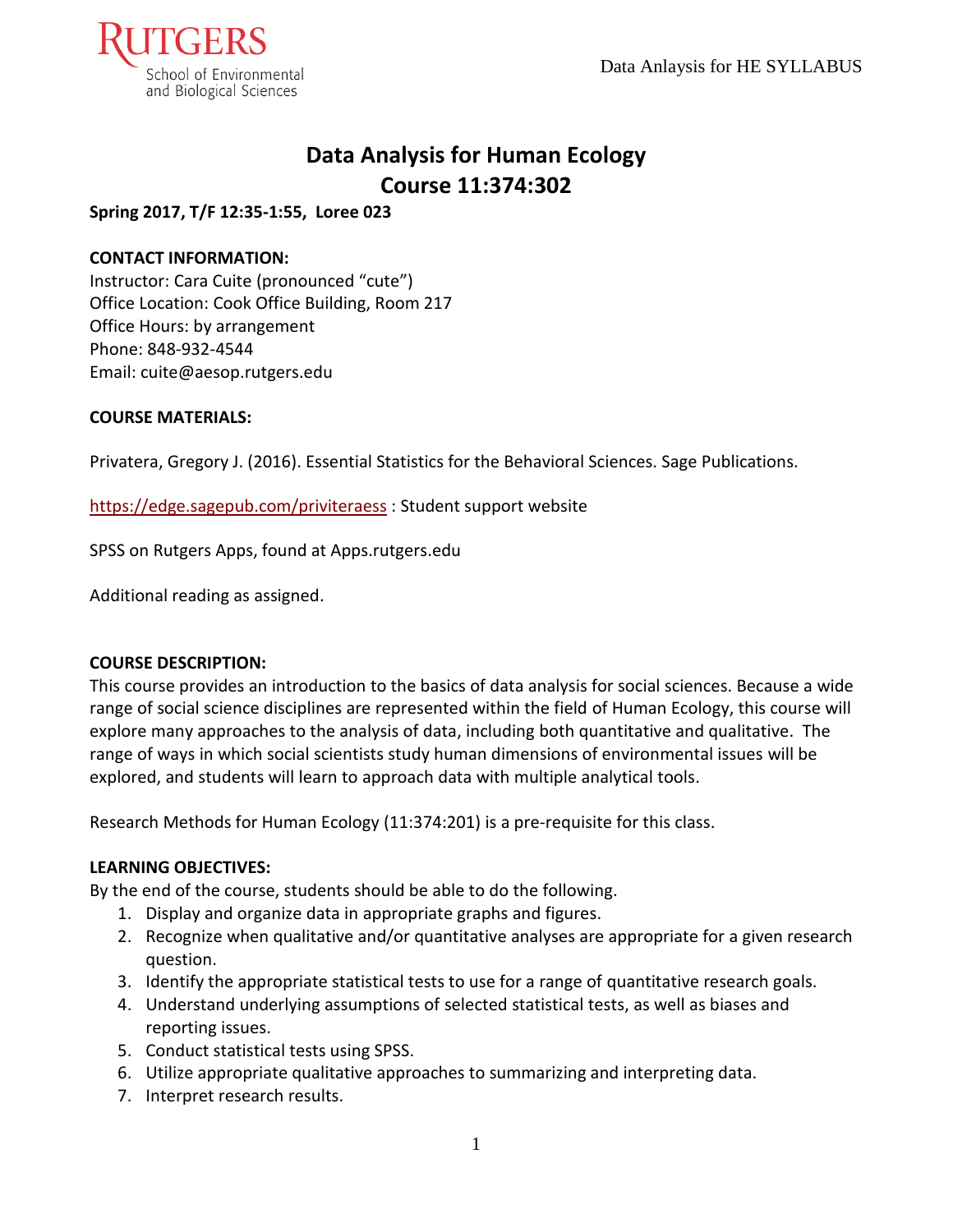

## **ASSIGNMENTS/RESPONSIBILITIES & ASSESSMENT:**

Students are expected to read the textbook to complete weekly homework assignments. Class attendance is not required, but is strongly recommended. In class work cannot be made up unless there is a documented and excused absence. Given the cumulative nature of the course, and the number of in-class assignments and their importance in the final grade, it will be very difficult to pass the course without attending classes.

Homework: 10% In-class assignments: 15% Quizzes: 15% Exams: 50% Class participation: 10%

You will be sitting at a computer for most classes. It is important for me, for you, and for your classmates that you focus on the work we are doing together in class, and that you are not engaged on social media, other classwork, or other unrelated things online. If I see you on an unrelated website or program during class, you will lose one class participation point for each offense. The same goes for being on your phone during class.

#### **OTHER INFORMATION:**

Students will be responsible for adhering to the academic integrity policies found at http://academicintegrity.rutgers.edu.

It is important that students have the tools to succeed in this course. Please see the instructor \*as soon as possible\* with any difficulties or questions regarding the course materials. In addition, the Office of Student Affairs is available at [http://studentaffairs.rutgers.edu](http://studentaffairs.rutgers.edu/) for any other needs or concerns.

| Class/date | <b>Topic</b>        | HW due that class                                                       |
|------------|---------------------|-------------------------------------------------------------------------|
|            | Intro to class,     | none                                                                    |
| 1.17       | review syllabus     |                                                                         |
| 1.20       | Intro to statistics | Read CH 1 and How to use SPSS with this book (p. xxxv)                  |
|            | frequency           | Read Ch 2                                                               |
| 1.24       | distributions       |                                                                         |
|            |                     | Ch 2 HW due                                                             |
|            | frequency           | Ch 2: Do problems 2, 3, 4, 8, 9, 12, 14, 18, 19, 25, 27, 28, 32.        |
|            | distributions       | "Quiz" This will be a practice quiz, and it will count towards in class |
| 1.27       |                     | assignments.                                                            |
| 1.31       | Central tendency    | Read Ch <sub>3</sub>                                                    |
| 2.3        | Central tendency    | Ch 3 HW due, it's on google drive; start reading ch 4                   |
| 2.7        | Summarizing data    | Quiz, and finish reading Chapter 4.                                     |
| 2.10       | Probability         | Read Chapter 5.                                                         |

### **Tentative COURSE SCHEDULE, syllabus will be updated throughout the semester:**